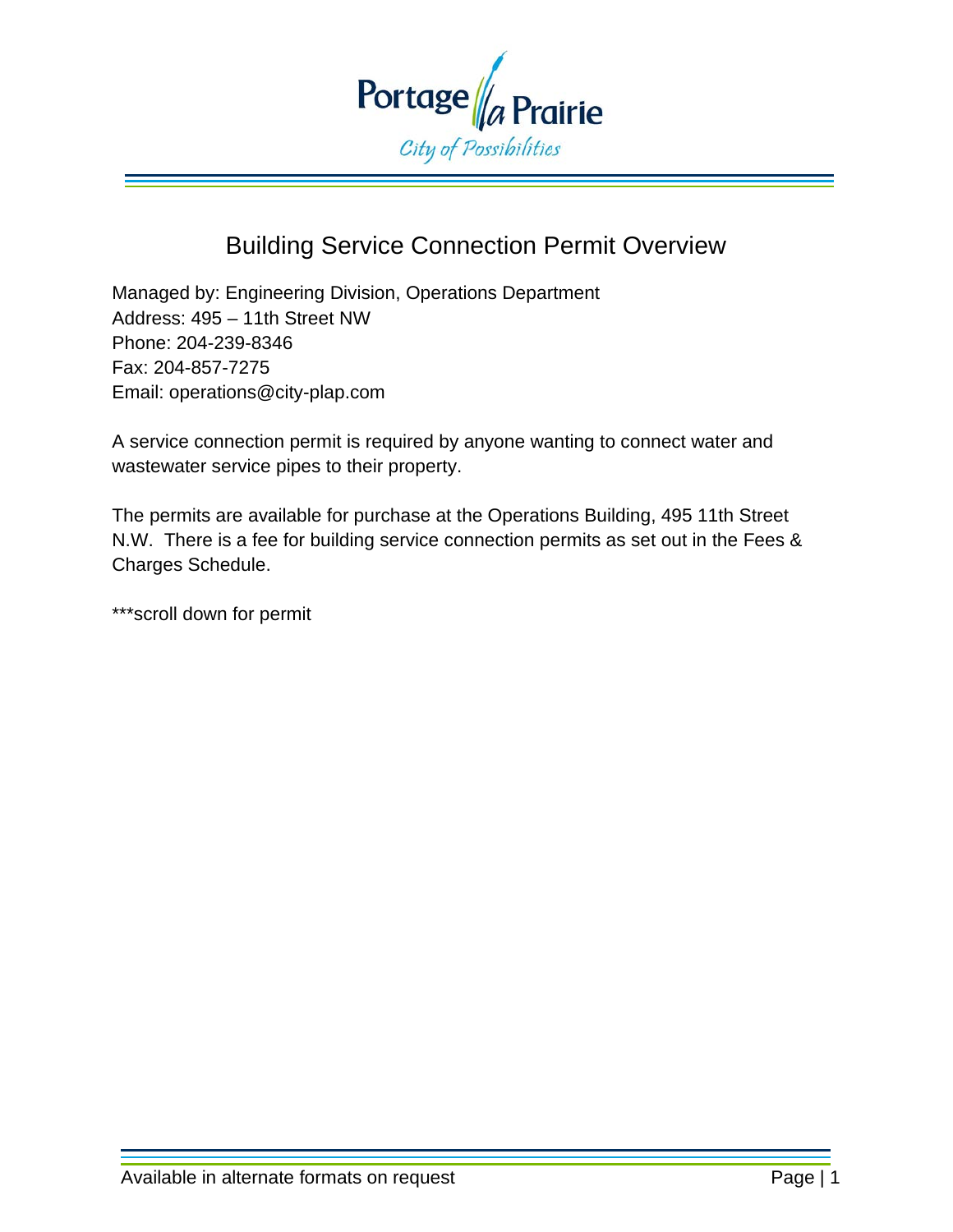

Permit No. \_\_\_\_\_\_\_\_\_\_\_

#### **The City of Portage la Prairie Operations Department**

## Building Service Connection

| Owner:                                                                                                                         |  |
|--------------------------------------------------------------------------------------------------------------------------------|--|
| The Undersigned agrees to construct to the City's Construction Standards and in accordance with the Waterworks By-Law No. 6748 |  |
|                                                                                                                                |  |
|                                                                                                                                |  |
| Single Family Dwelling: Yes $\square$ No $\square$                                                                             |  |
| Connection to Existing Services at Property Line: Yes $\Box$ No $\Box$ (If "No" a sketch is required.)                         |  |
|                                                                                                                                |  |
| Large Water Service – 4 inch plus $\Box$                                                                                       |  |
|                                                                                                                                |  |
|                                                                                                                                |  |
| Office Use Only                                                                                                                |  |
| Inspection Date:                                                                                                               |  |
|                                                                                                                                |  |
|                                                                                                                                |  |
|                                                                                                                                |  |